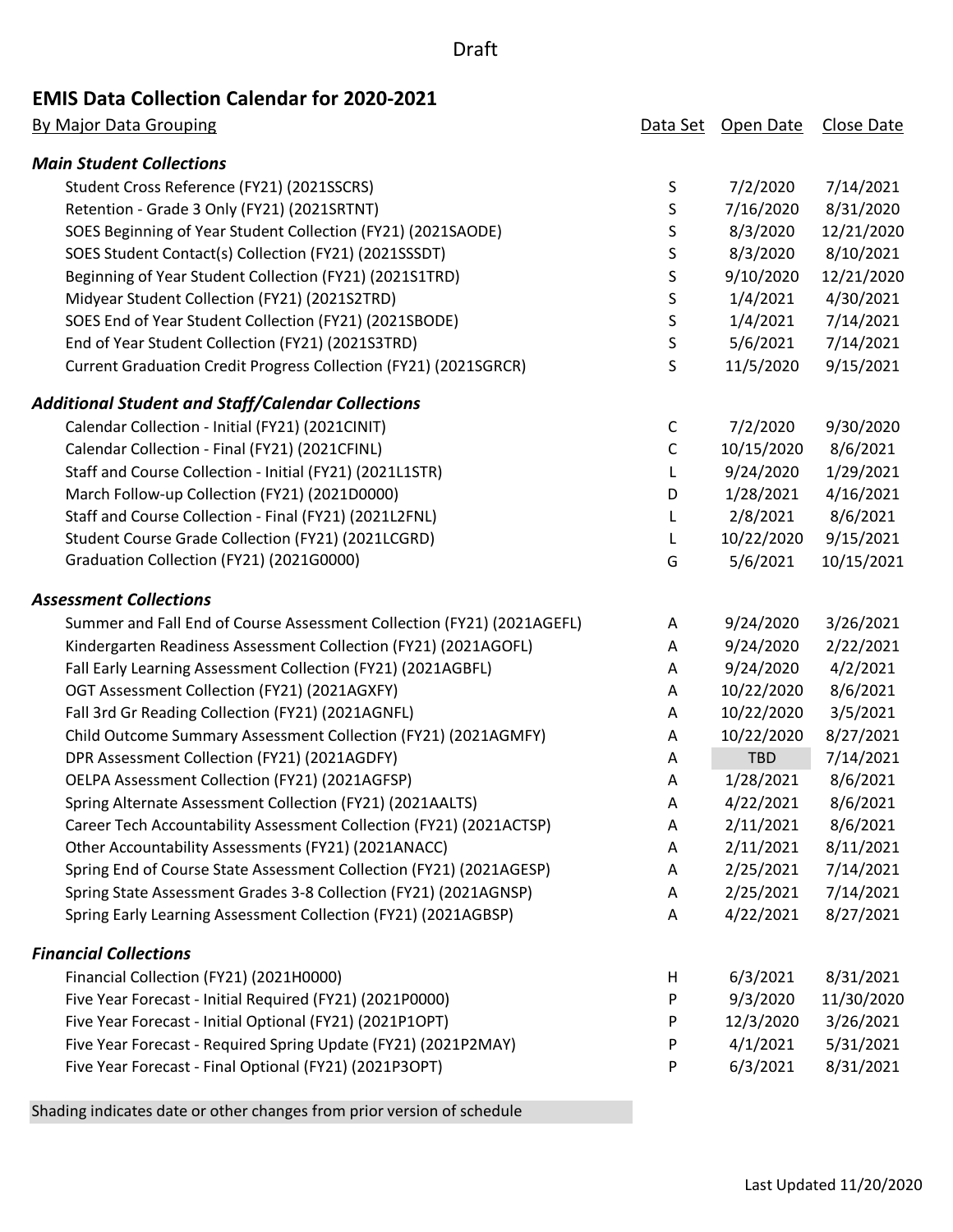#### Draft

# **EMIS Data Collection Calendar for 2020-2021**

| By Open Date                                                           | Data Set    | Open Date  | Close Date |
|------------------------------------------------------------------------|-------------|------------|------------|
|                                                                        |             |            |            |
| Student Cross Reference (FY21) (2021SSCRS)                             | $\sf S$     | 7/2/2020   | 7/14/2021  |
| Calendar Collection - Initial (FY21) (2021CINIT)                       | $\mathsf C$ | 7/2/2020   | 9/30/2020  |
| Retention Reporting All Grades (FY21) (2021SRTNT)                      | S           | 7/16/2020  | 8/31/2020  |
| SOES Beginning of Year Student Collection (FY21) (2021SAODE)           | S           | 8/3/2020   | 12/21/2020 |
| SOES Student Contact(s) Collection (FY21) (2021SSSDT)                  | S           | 8/3/2020   | 8/10/2021  |
| Five Year Forecast - Initial Required (FY21) (2021P0000)               | P           | 9/3/2020   | 11/30/2020 |
| Beginning of Year Student Collection (FY21) (2021S1TRD)                | S           | 9/10/2020  | 12/21/2020 |
| Summer and Fall End of Course Assessment Collection (FY21) (2021AGEFL) | A           | 9/24/2020  | 3/26/2021  |
| Kindergarten Readiness Assessment Collection (FY21) (2021AGOFL)        | Α           | 9/24/2020  | 2/22/2021  |
| Fall Early Learning Assessment Collection (FY21) (2021AGBFL)           | Α           | 9/24/2020  | 4/2/2021   |
| Staff and Course Collection - Initial (FY21) (2021L1STR)               | L           | 9/24/2020  | 1/29/2021  |
| Calendar Collection - Final (FY21) (2021CFINL)                         | $\mathsf C$ | 10/15/2020 | 8/6/2021   |
| Student Course Grade Collection (FY21) (2021LCGRD)                     | L           | 10/22/2020 | 9/15/2021  |
| OGT Assessment Collection (FY21) (2021AGXFY)                           | Α           | 10/22/2020 | 8/6/2021   |
| Fall 3rd Gr Reading Collection (FY21) (2021AGNFL)                      | Α           | 10/22/2020 | 3/5/2021   |
| Child Outcome Summary Assessment Collection (FY21) (2021AGMFY)         | A           | 10/22/2020 | 8/27/2021  |
| DPR Assessment Collection (FY21) (2021AGDFY)                           | Α           | <b>TBD</b> | 7/14/2021  |
| Current Graduation Credit Progress Collection (FY21) (2021SGRCR)       | S           | 11/5/2020  | 9/15/2021  |
| Five Year Forecast - Initial Optional (FY21) (2021P1OPT)               | P           | 12/3/2020  | 3/26/2021  |
| Midyear Student Collection (FY21) (2021S2TRD)                          | S           | 1/4/2021   | 4/30/2021  |
| SOES End of Year Student Collection (FY21) (2021SBODE)                 | S           | 1/4/2021   | 7/14/2021  |
| OELPA Assessment Collection (FY21) (2021AGFSP)                         | Α           | 1/28/2021  | 8/6/2021   |
| March Follow-up Collection (FY21) (2021D0000)                          | D           | 1/28/2021  | 4/16/2021  |
| Staff and Course Collection - Final (FY21) (2021L2FNL)                 | L           | 2/8/2021   | 8/6/2021   |
| Career Tech Accountability Assessment Collection (FY21) (2021ACTSP)    | Α           | 2/11/2021  | 8/6/2021   |
| Other Accountability Assessments (FY21) (2021ANACC)                    | Α           | 2/11/2021  | 8/11/2021  |
| Spring End of Course State Assessment Collection (FY21) (2021AGESP)    | Α           | 2/25/2021  | 7/14/2021  |
| Spring State Assessment Grades 3-8 Collection (FY21) (2021AGNSP)       | A           | 2/25/2021  | 7/14/2021  |
| Five Year Forecast - Required Spring Update (FY21) (2021P2MAY)         | P           | 4/1/2021   | 5/31/2021  |
| Spring Early Learning Assessment Collection (FY21) (2021AGBSP)         | A           | 4/22/2021  | 8/27/2021  |
| Spring Alternate Assessment Collection (FY21) (2021AALTS)              | Α           | 4/22/2021  | 8/6/2021   |
| End of Year Student Collection (FY21) (2021S3TRD)                      | S           | 5/6/2021   | 7/14/2021  |
| Graduation Collection (FY21) (2021G0000)                               | G           | 5/6/2021   | 10/15/2021 |
| Financial Collection (FY21) (2021H0000)                                | H           | 6/3/2021   | 8/31/2021  |
| Five Year Forecast - Final Optional (FY21) (2021P3OPT)                 | P           | 6/3/2021   | 8/31/2021  |
|                                                                        |             |            |            |

Shading indicates date or other changes from prior version of schedule